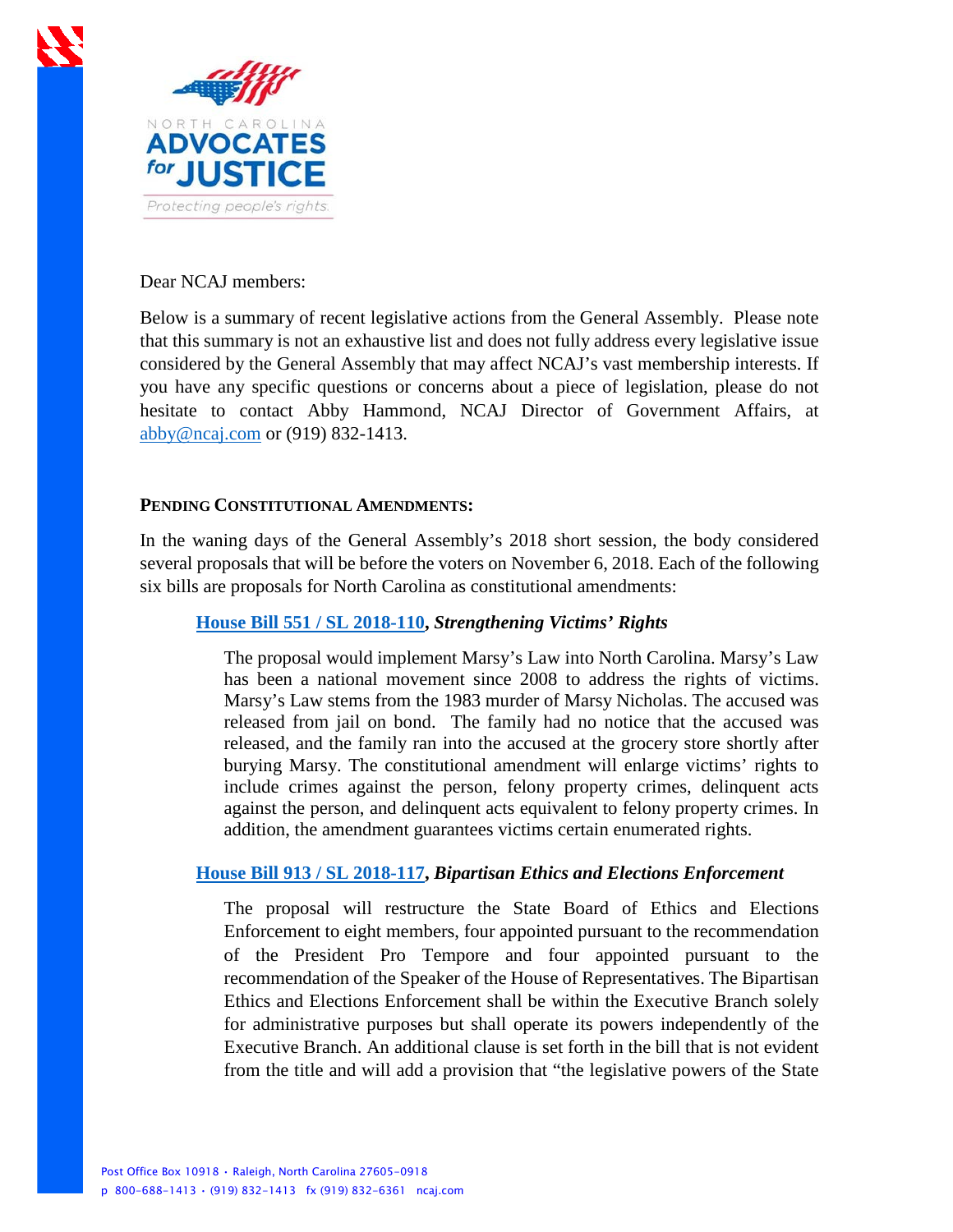

government shall control the powers, duties, responsibilities, appointments, and terms of office of any board or commission prescribed by general law."

# **[House Bill 1092 / SL 2018-128,](https://www2.ncleg.net/BillLookup/2017/H%201092)** *Require Photo ID to Vote*

The proposal would require an in-person voter to present photographic identification prior to voting. Various amendments were discussed with only one amendment occurring early in the discussion of the bill that changed "photo" to "photographic."

### **[Senate Bill 75 / SL 2018-119,](https://www2.ncleg.net/BillLookup/2017/S75)** *Maximum Income Tax Rate of 7.0%*

The initial proposal would have capped the rate of tax on income at five and onehalf percent (5.5%). The present cap is 10%. In the last days of the short session, a proposed committee substitute (PCS) increased the cap to seven percent (7%).

# **[Senate Bill 677 / SL 2018-96,](https://www2.ncleg.net/BillLookup/2017/S677)** *Protect Right to Hunt and Fish*

The proposal would set forth in the Constitution a right to hunt, fish, and harvest wildlife, subject to laws enacted by the General Assembly and rules adopted by the appropriate authority. The proposal states a preference for traditional methods to hunt, fish, and harvest wildlife.

### **[Senate Bill 814 / SL 2018-118,](https://www2.ncleg.net/BillLookup/2017/S814)** *Judicial Vacancy Sunshine Amendment*

The proposal would create a Nonpartisan Judicial Merit Commission of nine appointees to review individuals nominated to fill a judicial vacancy. The Nonpartisan Judicial Merit Commission would provide the names of the nominees deemed qualified to the General Assembly for their review and selection of at least two nominees deemed qualified for the Governor to review and make the final selection. The appointed judge would also be entitled to hold the appointed office until the next election period following the first election for members of the General Assembly held after the appointment.

The proposed constitutional amendments were not reviewable by Governor Cooper and therefore not subject to vetoes. The proposed constitutional amendments will be on the November 6, 2018 ballots of all qualified voters and if most of the voters ratify the amendments, each amendment speaks to its respective effective date.

Implementation requirements were discussed at legislative hearings of the amendments. It is believed that several proposals will need additional legislative action to implement the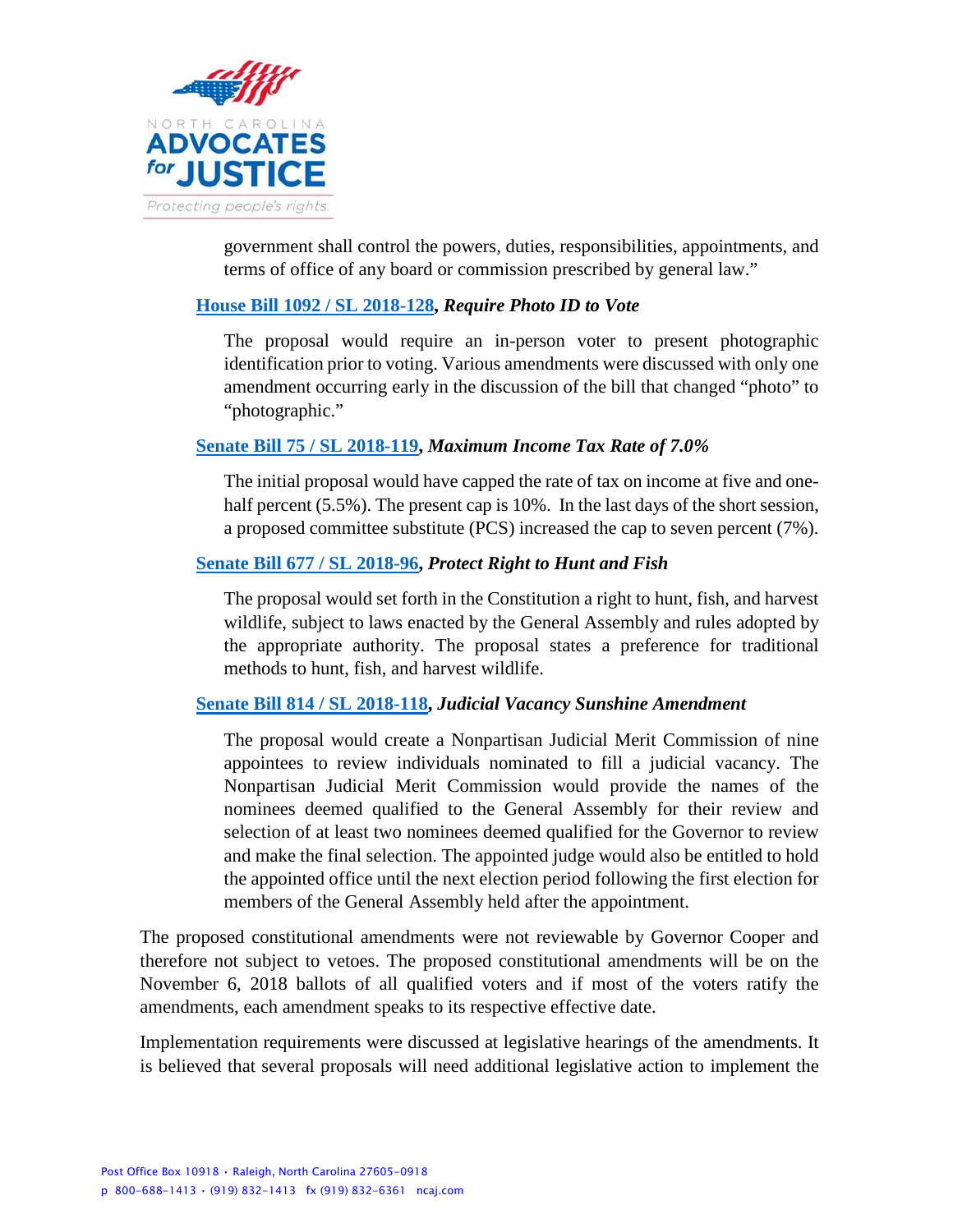

constitutional amendments. If you have specific questions or concerns, please do not hesitate to contact Abby Hammond.

# **SESSION LAWS (SL):**

Below is a summary of legislation that the North Carolina Advocates for Justice monitored during the General Assembly's 20[1](#page-2-0)8 short session<sup>1</sup>:

# **[HB 335 / SL 2018-129,](https://www2.ncleg.net/BillLookup/2017/H335)** *Restore Last Saturday Early One-Stop*

For the 2018 election, this bill will require early one-stop voting sites to be open from 8:00 AM until 1:00 PM on the last Saturday before the election and allow optional open early one-stop voting sites from 1:00 PM until 5:00 PM on the last Saturday before the election. The bill also addresses issues for inhabited barrier island voting accessibility.

**[HB 374 / SB 501 / SL 2018-114,](https://www2.ncleg.net/BillLookup/2017/H374)** *Regulatory Reform Act of 2018* (Governor vetoed, and veto was overridden)

This bill adjusts the appointment powers for the Utilities Commission and the Industrial Commission. The restriction placed on the Governor's appointment authority is that "no person may be appointed to serve on an interim basis pending confirmation by the General Assembly if the person was subject to but not confirmed by the General Assembly within the preceding four years." The bill further adjusts the full-time assistant district attorneys from 14 to 15 for Franklin, Granville, Person, Vance, and Warren Counties (Prosecutorial District 10), and from nine (9) to eight (8) for Caswell and Rockingham Counties (Prosecutorial District 22).

**[HB 382 / SB 293 / SL 2018-120](https://www2.ncleg.net/BillLookup/2017/H382) –** *DOI Omnibus* (Governor vetoed, and veto was overridden)

This bill amends the Life and Health Insurance Guaranty Association set forth in Article 62 of G.S. 58 to incorporate model act language from the National Association of Insurance Commissioners and adds the Association to "Other laws applicable to HMOs" as listed in G.S. 58-67-171. The bill amends the

 $\overline{a}$ 

<span id="page-2-0"></span> $1$  Order is based on introduction of bills in the House by numerical order, followed by bills introduced in the Senate. "HB" means bills originating in the House and "SB" means bills originating in the Senate.

Frequently bills are provided both a House and Senate bill number. "SL" or "session law" means a bill that has become enforceable law in the State of North Carolina.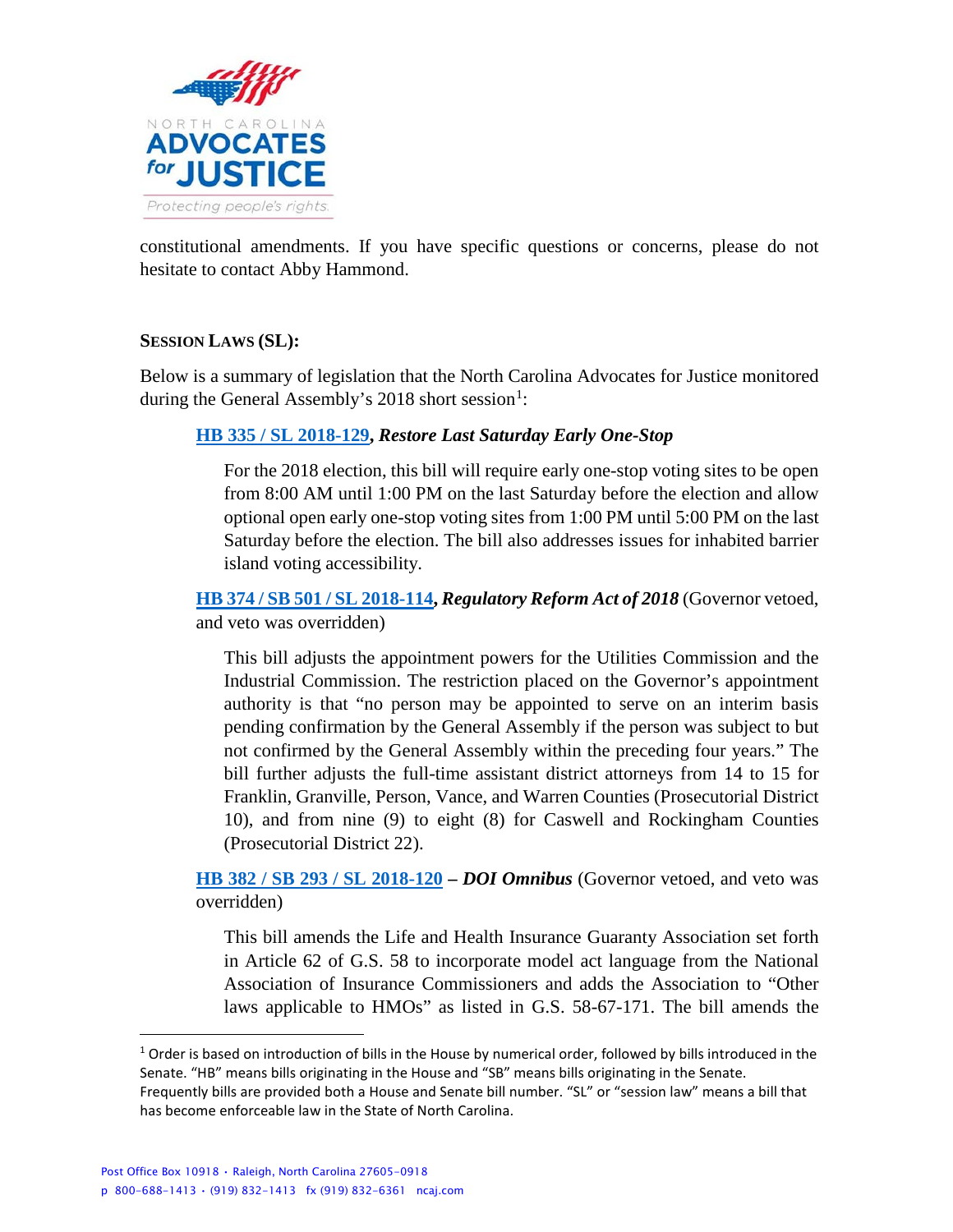

Surplus Lines Act set forth in Article 21 of G.S. 58. The bill amends G.S. 58- 36-30 by removing the requirement that the insurance carrier obtain the written consent of the insured prior to utilizing consent to rate. The bill amends the educational requirements on bail bondsmen and runners. Finally, the bill amends G.S. 15A-544.5(b)(7) by increasing the time frame for a forfeiture of bond to be set aside to include "any time between the failure to appear and the final judgment date."

### **[HB 496 / SL 2018-99,](https://www2.ncleg.net/BillLookup/2017/H496)** *Fair and Nonpartisan Ballot Placement*

Currently, candidates are arranged on ballots based upon political affiliation. This bill will list candidates in alphabetical or reverse alphabetical order, regardless of political affiliation.

### **[HB 659 / SL 2018-102,](https://www2.ncleg.net/BillLookup/2017/H659)** *Filling Vacancies/U.S. Senate*

Current law allows the Governor to fill a vacancy in the United States Senate by appointing a person affiliated with the same political party, if the vacating member was elected as the nominee of a political party. This bill will subject the Governor to a limited list of three potential nominees based upon the recommendation of the State executive committee of the political party with which the vacating member was affiliated.

#### **[HB 670 / SL 2018-72,](https://www2.ncleg.net/BillLookup/2017/H670)** *Protect Educational Property*

This bill creates new Class H felonies for communicating a threat of mass violence on educational property or a place of religious worship. G.S. 14-277.8 creates a "conditional discharge" and G.S. 15A-145.7 creates an expunction of records for first time offenders under the age of 20 years. The bill further establishes bail and pretrial release standards for the new felonies.

#### **[HB 688 / SL 2018-86,](https://www2.ncleg.net/BillLookup/2017/H688)** *Certain Appeals Allowed/Clarify Disp. Orders*

This bill amends G.S. 50-19.1 to allow immediate appeal of an order or judgment pertaining to the validity of a premarital agreement. Further, G.S. 7B-901(c) is amended to change verb tense in response to *In re G.T., 791 S.E.2d 274 (2016), aff'd per curiam, 808 S.E. 2d. 142 (2017)*.

**[HB 717 / SL 2018-121,](https://www2.ncleg.net/BillLookup/2017/H717)** *Judicial Election Changes* (Governor vetoed, and veto was overridden)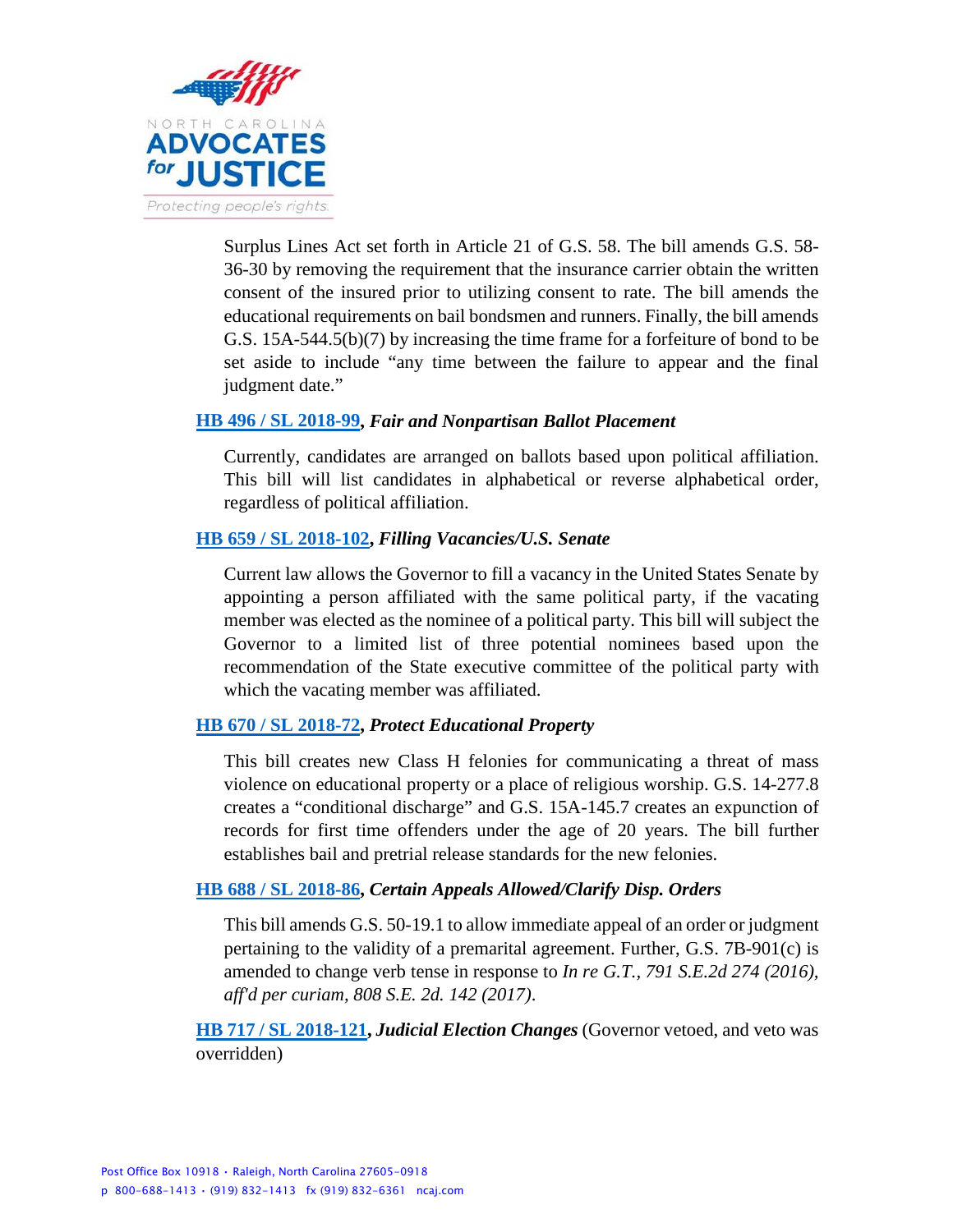

This bill adjusted the judicial districts from eight to five, which may be reviewed on this [map.](https://www.ncleg.net/Sessions/2017/h717maps/HB%20717v8%20Judicial%20Divisions%2011x17.pdf) Further, this bill makes the following judicial adjustments:  $(1)$ combines Duplin, Jones, Onslow, and Sampson Counties into one Superior Court district with two judges; (2) establishes residency requirements for various districts; and (3) restructures Superior and District Courts for Hoke, Moore, Anson, Richmond, and Scotland Counties. The bill also adjusts Prosecutorial Districts in Anson, Burke, Caldwell, Catawba, Hoke, Moore, Richmond, and Scotland Counties. Finally, the bill requires that ballots and notices of candidacy contain a designation of the seat sought by the candidate when there are two or more vacancies.

# **[HB 774 / SL 2018-79,](https://www2.ncleg.net/BillLookup/2017/H774)** *Amend Certificates of Relief*

This bill extends "Certificates of Relief" as provided in G.S. 15A-173.2 to persons with up to three Class H or I felonies or any misdemeanors. The Certificate of Relief is automatically revoked with any subsequent conviction of a felony or misdemeanor other than a traffic violation in the State of North Carolina, and it may be revoked by a judge for subsequent convictions in another jurisdiction based upon a preponderance of the evidence. The petitioner for a Certificate of Relief must pay a one-time filing fee of fifty dollars (\$50.00) and is obligated to provide notice within 10 days to any person that relied upon the Certificate of Relief of any subsequent modifications or revocations.

### **[HB 776 / SL 2018-68,](https://www2.ncleg.net/BillLookup/2017/H776)** *Adoption and Juvenile Law Changes*

This bill amends how to identify minor parents who consent to an adoption, how to record a baby's name who is either consented to be adopted or relinquishment by parent or guardian, how prospective parents may obtain identifying documents, and how to provide notice of service or summons. This bill further amends the Permanency Innovation Initiative Fund set forth in G.S. 131D-10.9B and makes changes to address human trafficking by defining "abused juveniles" and "neglected juveniles."

### **[HB 931 / SB 717 / SL 2018-94,](https://www2.ncleg.net/BillLookup/2017/H931)** *UI Technical Changes*

The bill excludes "direct sellers" from the definition of "employment" in G.S. 96-1(b)(12)b.4. The bill further reduces weekly contact requirements for those "actively seeking work" from five (5) to three (3). The bill adjusts the requirement for employees to report wages in an electronic format by applying electronic filing requirements to all employers of 10 employees, which was a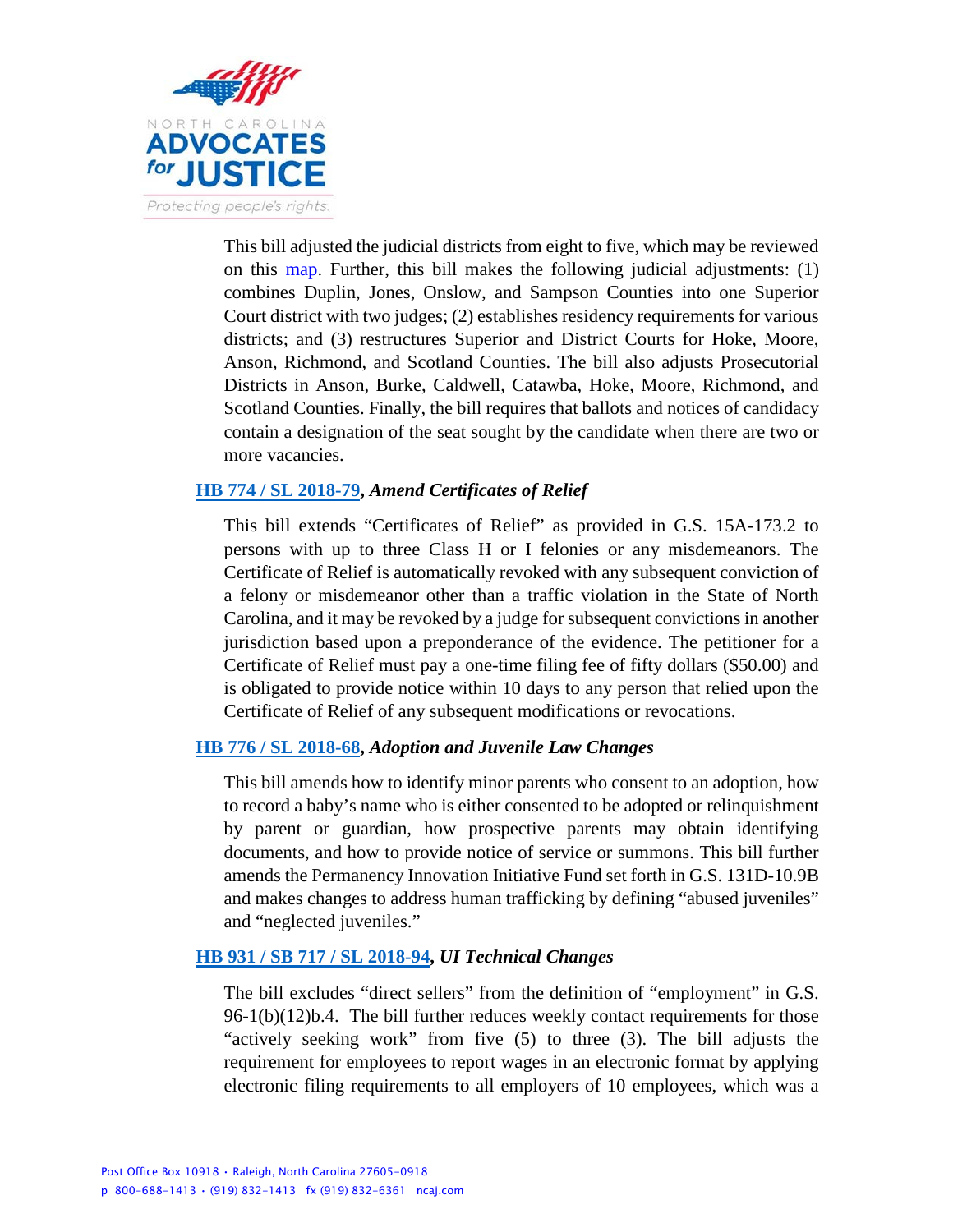

reduction from employers of 25 employees. Finally, the bill sets forth statutory guidance for allowance of withdrawal of claims.

### **[HB 945 / SB 727 / SL 2018-70,](https://www2.ncleg.net/BillLookup/2017/H945)** *Rape Evidence Collection Kit Tracking Act*

This bill changes the statutory clause of "rape evidence" to "sexual assault evidence" collection kits and requires such kits to be compatible by October 1, 2018. The bill further establishes the Statewide Sexual Assault Evidence Collection Kit Tracking System within the State Crime Laboratory and sets forth statutory requirements of participants, victims access to status, tracking of previously untested kits, and annual reporting requirements to the General Assembly. The Secretary of the Department of Public Safety is also directed to form a working group to recommend testing priority of untested sexual assault kits.

### **[HB 969 / SB 728 / SL 2018-67,](https://www2.ncleg.net/BillLookup/2017/H969)** *Enhance Prison Security*

The bill creates annual reporting requirements on the Department of Public Safety and Juvenile Justice, along with the Conference of District Attorneys and the Administrative Office of the Courts. The bill amends G.S. 14-258.4, Malicious conduct by prisoner, and subjects a prisoner to consecutive sentences that shall commence after expiration of any sentence being served by the person sentenced. The bill further prohibits prisoners from possessing tools for an escape. Finally, the bill directs the Information Sharing and Analysis Center to analyze information related to any threat of violence to the safety of any individual associated with (i) an educational property as defined in G.S. 14- 269.2 or (ii) a place of worship as defined in G.S. 14-54.1.

### **[HB 995 / SL 2018-125,](https://www2.ncleg.net/BillLookup/2017/H995)** *Winston-Salem/WC/Third-Party Admin Def.*

This bill provides a limited exclusion for the City of Winston-Salem from the Workers' Compensation Self-Insurance set forth in Article 47 of G.S. 58 by excluding the municipality employer from the defined term of "third party administrator."

#### **[HB 1056 / SL 2018-52,](https://www2.ncleg.net/BillLookup/2017/H1056)** *FAIR 2018*

This bill makes a variety of changes to retirement systems controlled by the North Carolina Department of State Treasurer and addresses issues such as recovery of overpayment or erroneous payments, the State Health Plan's ability to exercise a right for recovery when a member received payment from a third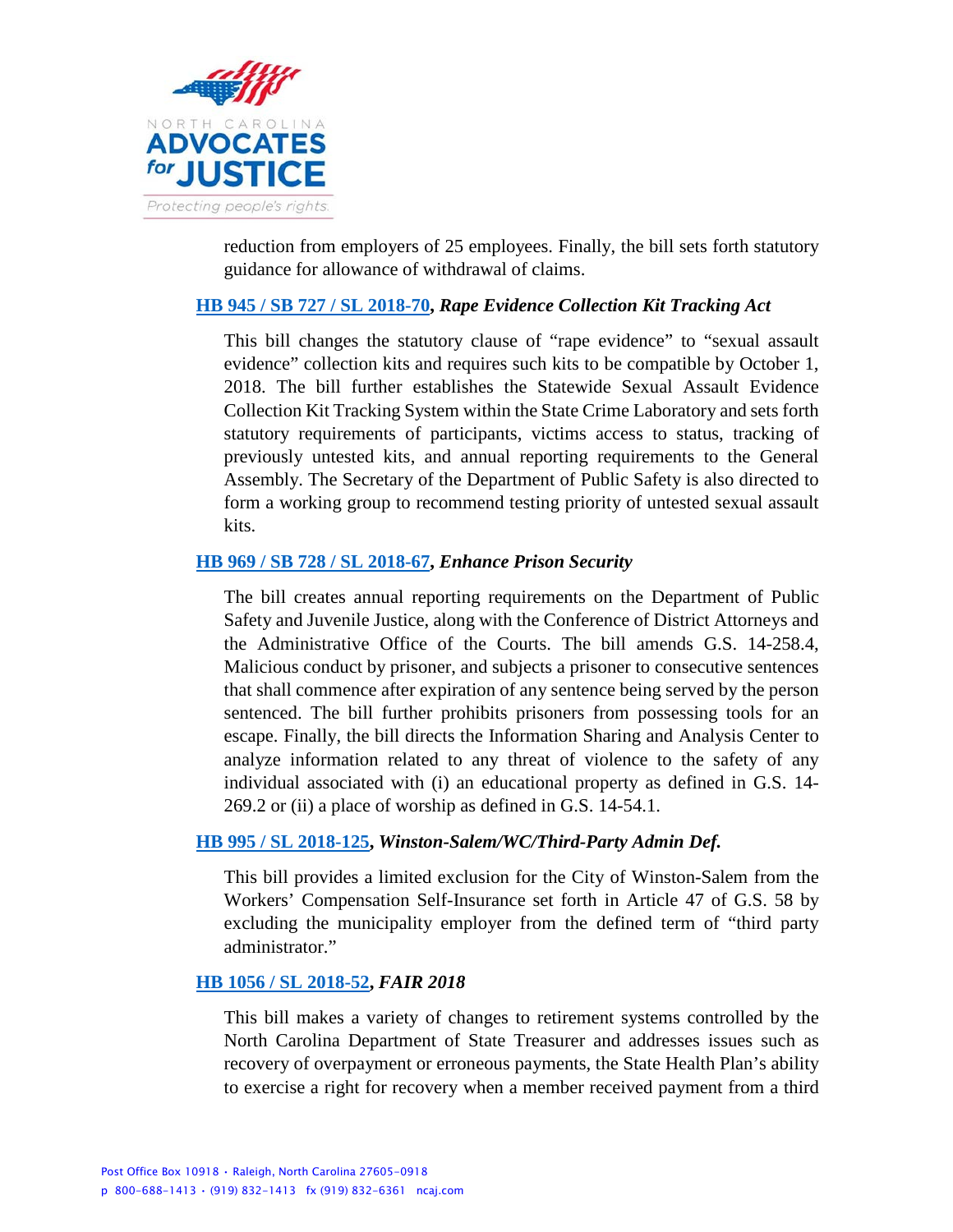

party, the prohibition against repurchase of forfeited benefits, and the requirements for receipt of short-term disability benefits. The bill also addresses right of subrogation and right of first recovery under the State Health Plan by providing that liens held by the State Health Plan are superior to all nongovernmental liens and rights, regardless of timing of other liens.

# **[SB 99 / SL 2018-5,](https://www2.ncleg.net/BillLookUp/2017/s%2099)** *Appropriations Act of 2018* (Governor vetoed and veto was overridden)

The budget for 2017-18 was scheduled to be reviewed for any necessary changes during the short session. In an unusual approach, the budget was reviewed by a conference committee, meaning a set of members from the two houses were appointed to review and reach an agreement to the terms set forth in SB 99. The budget, upon submission of the conference committee report, was subject to significant debate in both houses and numerous amendments were offered in floor debates, but no amendments were considered, and the conference committee report was ratified as submitted. This bill includes a provision to address employers penalties for not keeping liability insurance, amending G.S. 97-94. The budget also includes provisions to address school safety, with grants for safety equipment and mental health support personnel.

# **[SB 145 / SL 2018-74,](https://www2.ncleg.net/BillLookup/2017/S145)** *DOT/DMV Legislative Requests*

This bill makes changes to "right-of-way" claims for Department of Transportation proposed property acquisitions with an estimated value of \$40,000 or less. The bill allows the property owner to request an appraisal for a right-of-way claim of \$10,000 or more. The bill also addresses the release of medical records to the Department of Transportation for determining the ability of a driver to safely operate a commercial motor vehicle or to obtain a commercial drivers license. The bill provides that medical records shall not be public records, but may, at the discretion of the Department of Transportation, be shared with any other State or federal government agencies.

### **[SB 162 / SL 2018-75,](https://www2.ncleg.net/BillLookup/2017/S162)** *Human Trafficking Restorative Justice*

This bill clarifies who qualifies as a "victim" under the Human Trafficking Act in Article 10A of G.S. 14 and provides an affirmative defense for such victims. The bill further provides a confidentiality provision and modifies the restitution set forth in G.S 14-43.20. Finally, the bill amends Rule 412 of the Evidence Code to include the charge of "sexual servitude."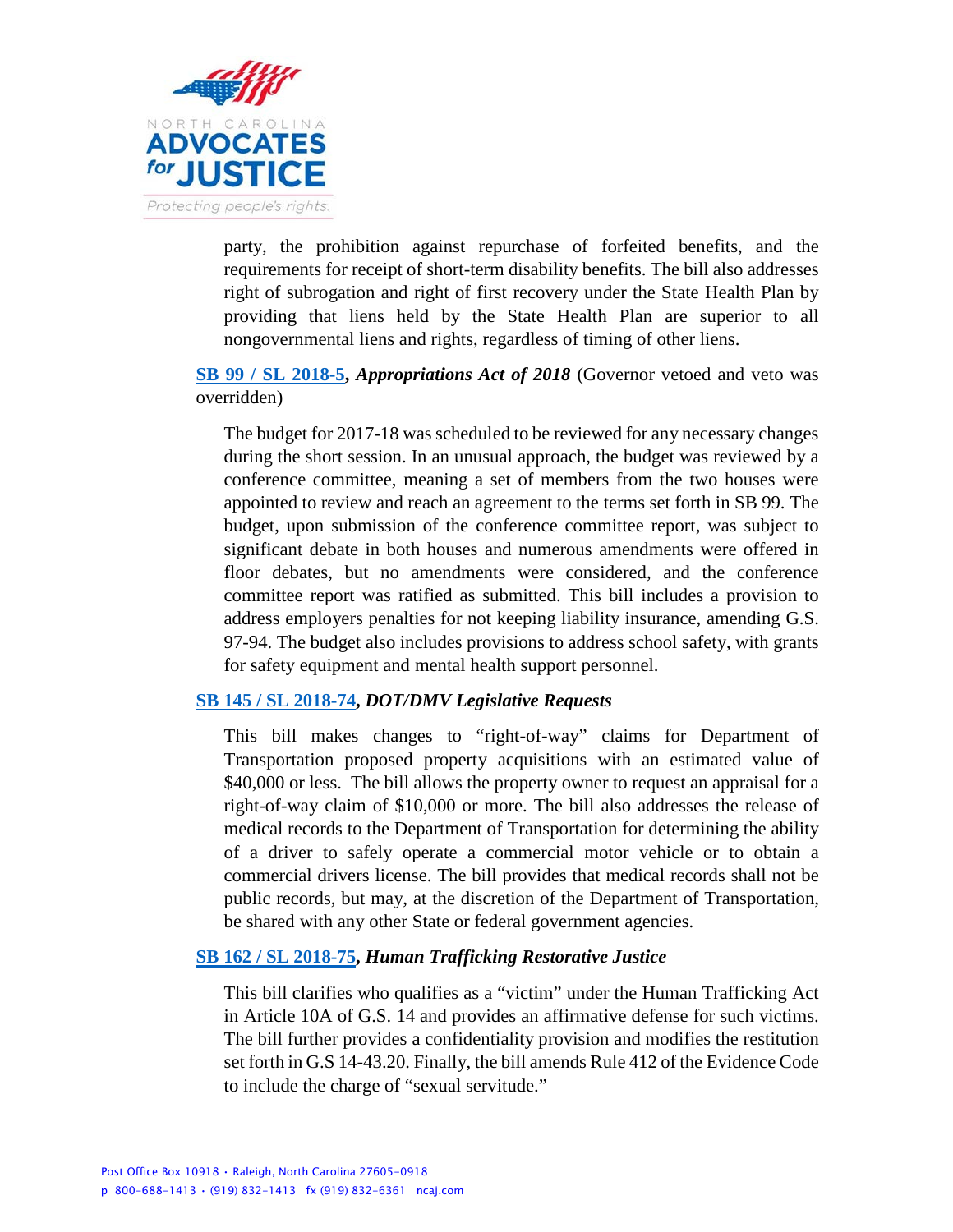

### **[SB 168 / SL 2018-40,](https://www2.ncleg.net/BillLookup/2017/S168)** *AOC Omnibus Changes*

This bill makes a variety of changes, such as adjusting the distribution of appellate report advance sheets and appellate division reports. The bill increases financial amounts in G.S 7A-111, G.S. 28A-22-7, and G.S. 30-15. The bill amends G.S. 7A-307 for costs of power of attorney proceedings under G.S. 32C-1-116(a). The bill directs the Office of Indigent Services to develop a model appointment plan with minimum qualification standards for appointed private counsel by July 1, 2019. The bill amends arrest warrant requirements in G.S. 15A-304(b). The bill also makes changes to the procedure for foreclosure sales in G.S. 45-21.21. Finally, the bill clarifies that the Special Proceedings Index is not required to be sealed when a decree of adoption becomes final, and that the Administrative Office of the Courts and clerks of the superior court shall keep personally identifying information collected for the purpose of the court proceeding notification system confidential under G.S. 132-1.10.

# **[SB 224 / SL 2018-50,](https://www2.ncleg.net/BillLookup/2017/S224)** *Landlord Recovery of Expenses/Rule 60 Motion*

This bill supplements the recovery of certain out-of-pocket expenses in summary ejectment proceedings. G.S. 42-46 is amended to allow the landlord to collect filing fees charged by the court, costs for service of process pursuant to Rule 4 of the Rules of Civil Procedure, and reasonable attorney fees not to exceed fifteen percent (15%) of the amount owed or fifteen percent (15%) of the monthly rent.

# **[SB 325 / SL 2018-112,](https://www2.ncleg.net/BillLookup/2017/s325)** *The Uniform & Expanded Early Voting Act* (Governor vetoed and veto was overridden)

This bill changes the time period for early voting, a portion of which was changed again at the end of the short session by [HB 335 / SL](https://www2.ncleg.net/BillLookUp/2017/h%20335) 2018-129. The bill places requirements on county boards of elections as follows: that each one-stop voting be open at the same location throughout the early voting period, and that the county maintain uniformity in opened voting sites. This bill also amends G.S. 163A-877 to require annual reporting by counties to the State Board of Elections and Ethics Enforcement about the voters list maintenance efforts.

# **[SB 335 / HB 463 / SL 2018-97,](https://www2.ncleg.net/BillLookUp/2017/s%20335)** *Budget Technical Corrections & Study*

Similar to SB 99, the bill necessary to make technical, clarifying, or other modifications to the Appropriation Act of 2018 was also proposed as a conference committee report, subject to no amendments. This bill also created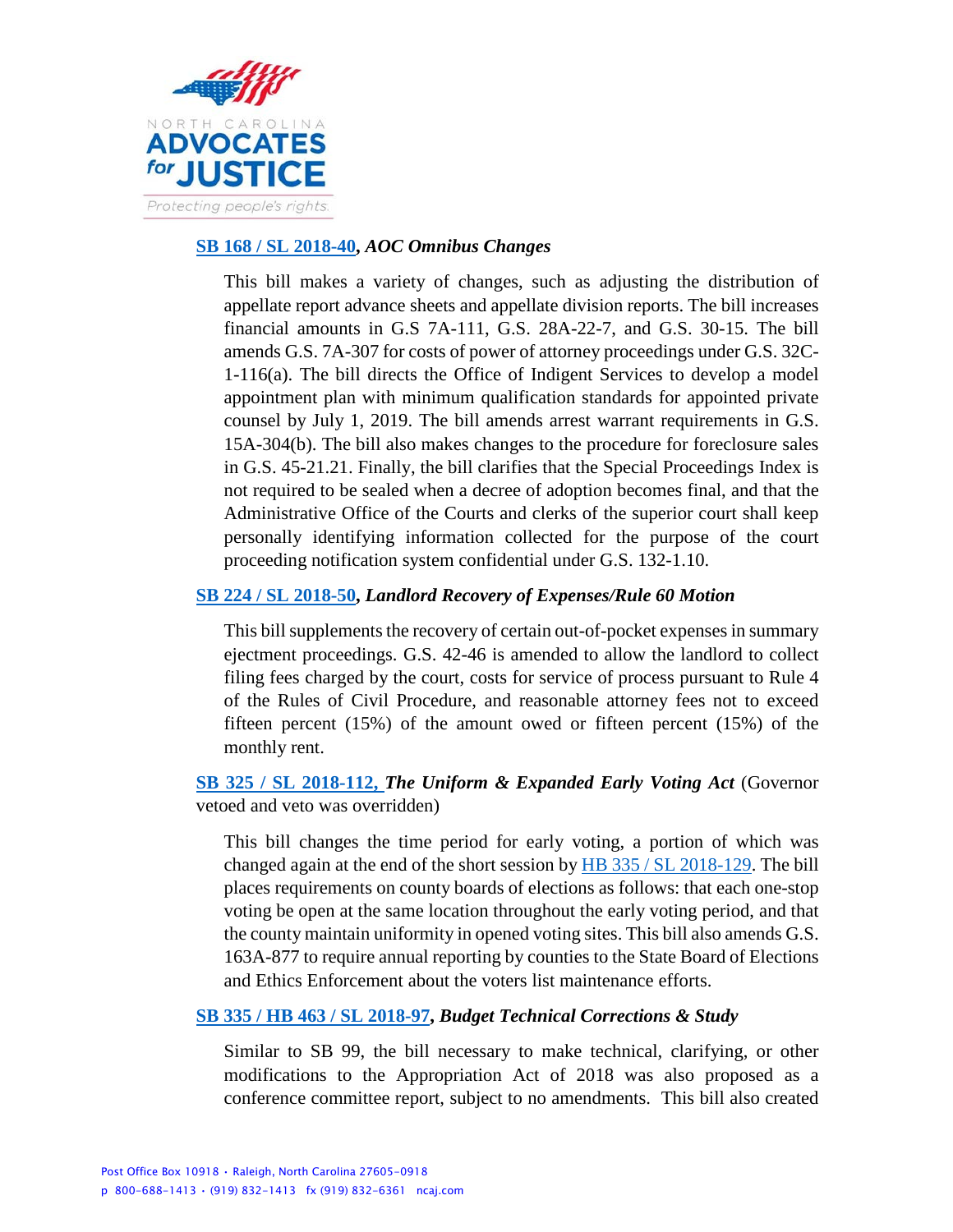

a Legislative Commission on the Fair Treatment of College Student-Athletes to study issues related to the provision of health insurance, sports injuries and nonsports injuries, and profit-sharing for student athletes.

### **[SB 368 / SL 2018-41,](https://www2.ncleg.net/BillLookup/2017/S368)** *Update False Claims Act/Rare Disease Appt*

This bill changes G.S. 1-607 through 1-613 to conform State law to the Federal False Claims Act. The bill also places a duty on all State employees to report certain statutory violations identified in G.S. 126-84(a).

# **[SB 470 / SL 2018-4,](https://www2.ncleg.net/BillLookup/2017/S470)** *Personal Injury Bankruptcy Trust Claims*

This bill amends Rule 26(b) of the Rules of Civil Procedure to require a plaintiff to file a sworn statement regarding investigation efforts of bankruptcy trust claims, with an on-going duty to supplement the statement. Based upon reasonable belief, a defendant may seek a stay of action for a plaintiff to file a bankruptcy trust claim. Also, the bill adopts Rule 415 of the Evidence Code to create a rebuttable presumption that bankruptcy trust claims materials are relevant, authentic, and admissible in evidence in a civil action for personal injury claims of exposure to asbestos.

### **[SB 486 / SL 2018-13,](https://www2.ncleg.net/BillLookup/2017/S486)** *The Election Security and Transparency Act*

This bill creates a requirement for criminal record checks for the following individuals: (1) a current or prospective permanent or temporary employee of the State Board of Elections and Ethics Enforcement or a current or prospective county director of elections, or employee of a county board of elections; (2) a current or prospective contractor with the State Board; (3) an employee or agent of a current or prospective contractor with the State Board; or (4) other individual otherwise engaged by the State Board who has or will have the capability to update, modify, or change elections systems or confidential elections or ethics data. This bill directs that the judicial races be listed at the end of all partisan offices, preceded with a statement that no primaries were held in 2018 for the judicial offices. The bill further allows the State Board to obtain judicial review of a temporary restraining order or preliminary injunction in superior court, venue dependent on the aggrieved person's residence or the county where the contested case was filed. The bill also prohibits that an individual that appeared on a primary election ballot to be eligible on the general election ballot as a candidate for a newly formed political party for the same office in that year.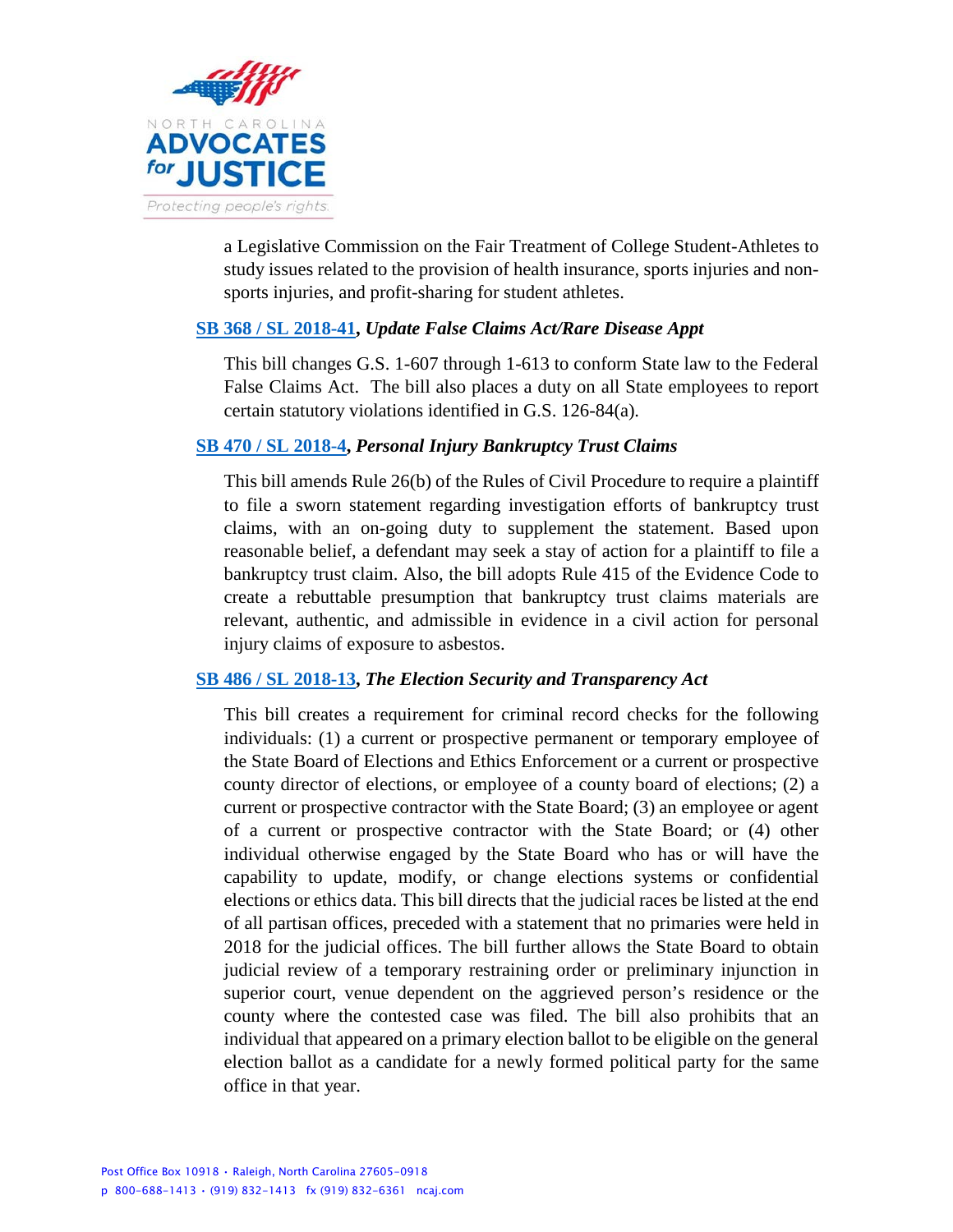

# **[SB 616 / SL 2018-44,](https://www2.ncleg.net/BillLookup/2017/S616)** *Heroin & Opioid Prevention & Enforcement Act*

This bill makes technical changes to the chemical names of controlled substances. The bill also creates a "certified diversion investigator" position. The certified diversion investigator shall be associated with a qualified law enforcement agency and is authorized to request and receive from a pharmacy copies of prescriptions and records related to prescriptions in connection with a bona fide active investigation related to the enforcement of laws governing licit or illicit drugs, without judicial review. The bill further directs the Department of Health and Human Services to grant access to the controlled substances reporting system to the Attorney General of North Carolina to monitor requests for inspection of records.

# **[SB 622 / SL 2018-45,](https://www2.ncleg.net/BillLookup/2017/S622)** *Business Corporation Act Revisions*

This bill makes a variety of changes to G.S. 55. One portion of the bill adds a new part titled "Ratification of Defective Corporate Actions," providing that corporate actions are not void or voidable for failure to meet authorization requirements if the corporation ratifies the action pursuant to the statutory scheme. Other changes set forth in the bill were recommendations to ensure conformity with the Model Corporation Act.

# **[SB 655 / SL 2018-21,](https://www2.ncleg.net/BillLookup/2017/S655)** *Change Date When Primary Elections Held*

This bill alters the following dates: (1) general primaries are moved from May to the Tuesday after the first Monday in March for even-numbered years; (2) filing notice of candidacy moved from February to the period of time between noon on the first Monday in December through noon on the third Friday in December; and (3) presidential primary is moved from May to the Tuesday after the first Monday in March beginning in 2020 and every four years thereafter.

**[SB 711 / SL 2018-113,](https://www2.ncleg.net/BillLookup/2017/S711)** *NC Farm Act of 2018* (Governor vetoed and veto was overridden)

This bill requires that land records include some form of notice reasonably calculated to alert a person researching the title of a particular tract that the tract is located within one half-mile of a poultry, swine, or dairy qualifying farm or other qualifying farm or a voluntary agricultural district, or within 600 feet of any other type of qualifying farm. The bill further amends nuisance claims by barring the claims unless the following applies: (1) the plaintiff is a legal possessor of the real property affected by the conditions alleged to be a nuisance;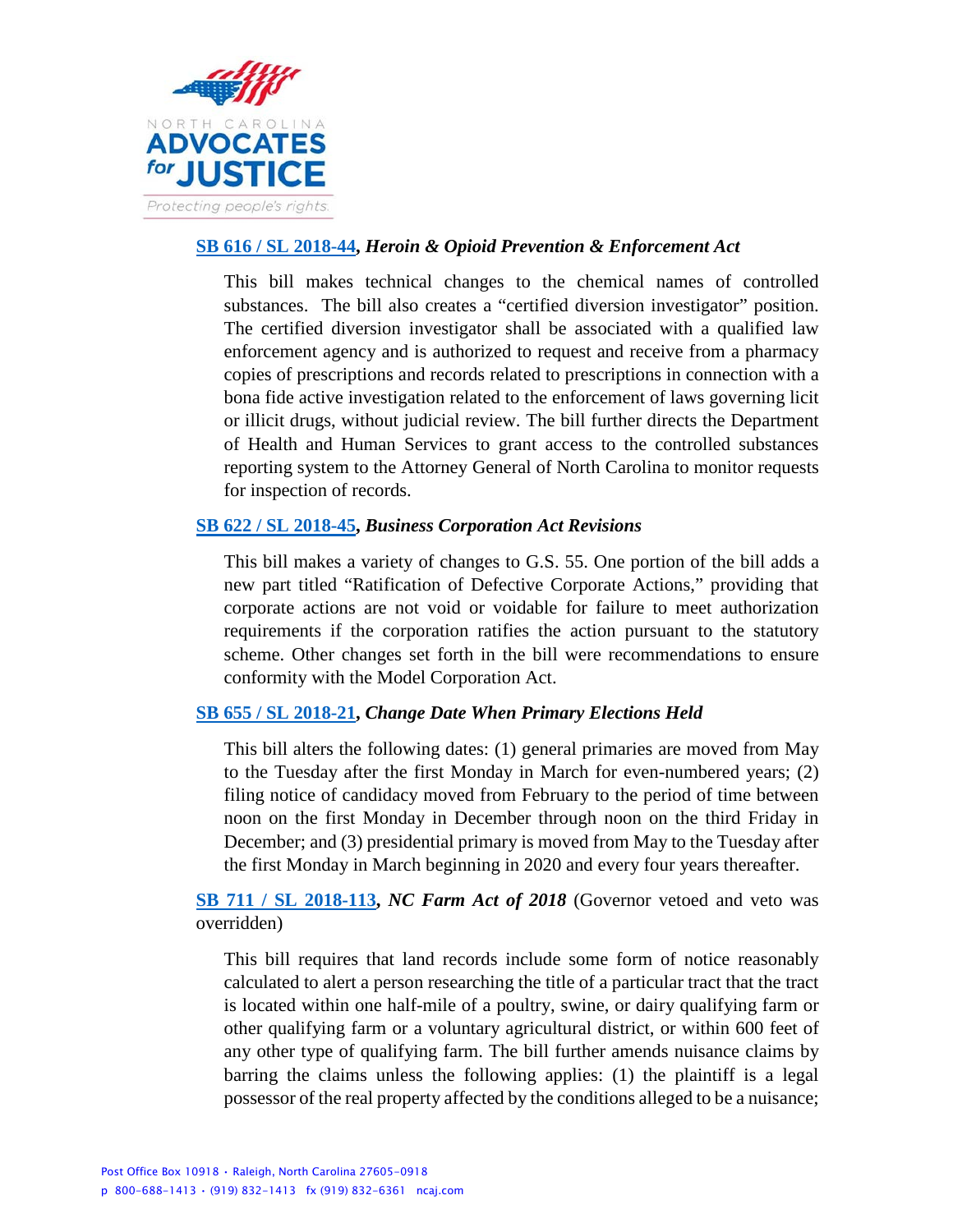

(2) that the real property affected by the conditions alleged to be a nuisance is located within one half-mile of the source of the activity or structure alleged to be a nuisance; and (3) that the action is filed within one year of the establishment of the agricultural or forestry operation or within one year of the operation undergoing a fundamental change. Finally, the bill bars recover of punitive damages for a private nuisance action where the alleged nuisance emanated from an agricultural or forestry operation that has not been subject to a criminal conviction or a civil enforcement action taken by a State or federal environmental regulatory agency.

### **[SB 750 / SL 2018-76,](https://www2.ncleg.net/BillLookup/2017/S750)** *Health-Local Confinement/Vet. Controlled Sub***.**

In addition to making changes to veterinarian standards, this bill creates an obligation on local confinement facilities to immediately report the death of a prisoner in custody, and to improve the monitoring and administration of prescribed life-saving medications to prisoners.

**[SB 757 / SL 2018-14,](https://www2.ncleg.net/BillLookUp/2017/s%20757)** *Various Court District Changes* (Governor vetoed and veto was overridden)

This bill changes superior and district court districts as follows: (1) restructuring both superior and district courts, and adding a new superior court judgeship in Mecklenburg County; (2) restructuring, with no new judgeships, Pender and New Hanover Counties superior court divisions; and (3) restructuring the district court districts, and adding two new district court judgeships in Wake County.

### **[SB 808 / SL 2018-116,](https://www2.ncleg.net/BillLookUp/2017/S808)** *Domestic Violence Fatality Review in Buncombe*

Due to a high level of domestic violence related homicides in Buncombe County, the county has been authorized to establish a Domestic Violence Review Team. The Domestic Violence Review Team is to identify and review domestic violence related deaths and facilitate communication among the various agencies and organizations involved in domestic violence cases to assist in preventing future fatalities.

Below is a summary for legislation that pertains to the General Assembly's 2017 long session and subsequent sessions prior to May  $16$ ,  $2018<sup>2</sup>$  $2018<sup>2</sup>$ :

 $\overline{a}$ 

<span id="page-10-0"></span><sup>&</sup>lt;sup>2</sup> Abby Hammond, NCAJ's Director of Government Affairs, was employed by NCAJ on March 26, 2018, and the 2017 session laws are not summarized for this review. Please contact Abby with any specific questions or concerns.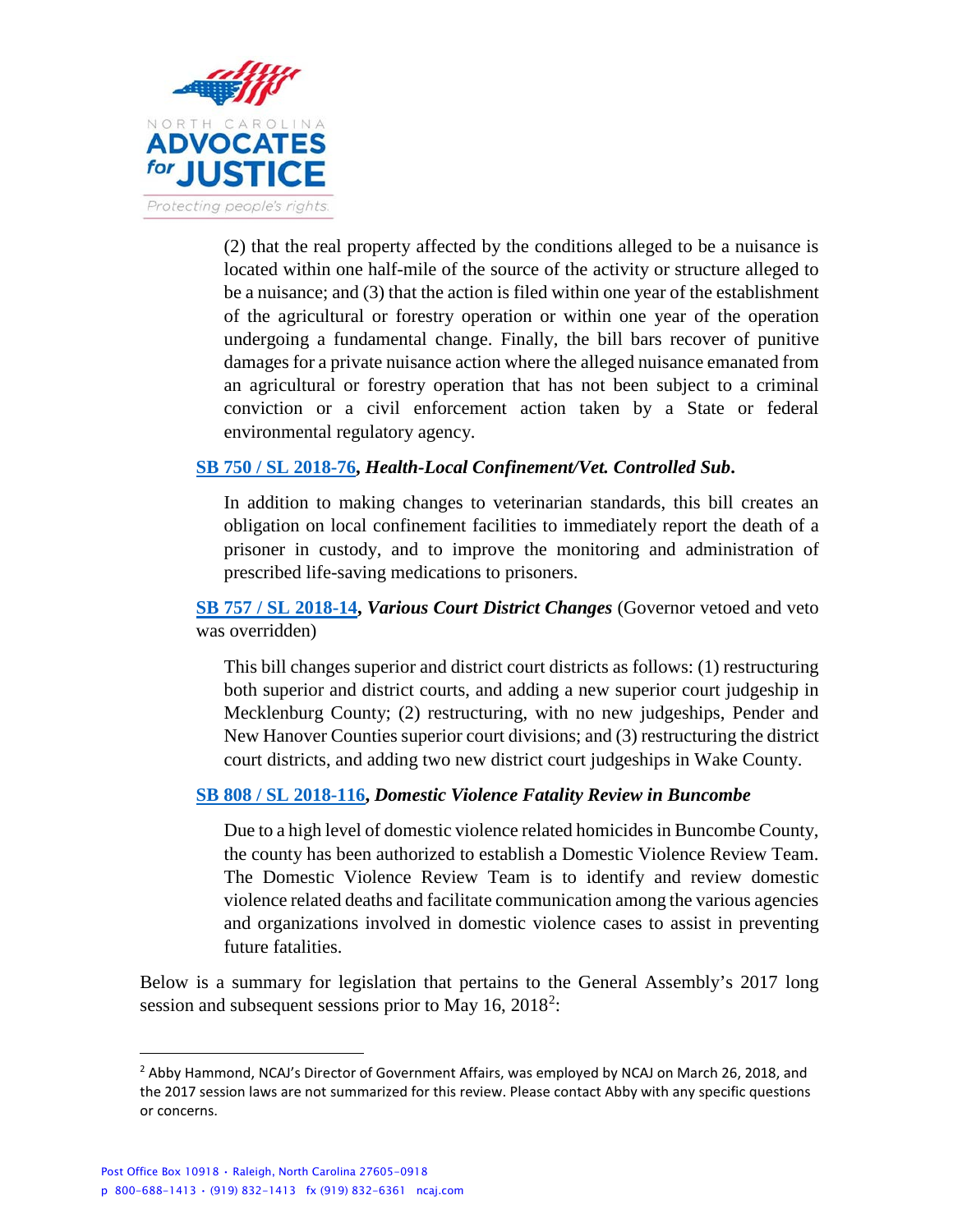

[HB 243 / SB 175 /](https://www2.ncleg.net/BillLookup/2017/H243) SL 2017-74, Strengthen Opioid Misuse Prevention (STOP) Act [HB 383 / SB 295 / SL 2017-136](https://www2.ncleg.net/BillLookup/2017/H383) – NAIC Models/ORSA & Credit for Reinsurance [HB 464 / SB 347 / SL 2017-115,](https://www2.ncleg.net/BillLookup/2017/H464) Revise Schedule of Controlled Substances [HB 630 / SL 2017-41,](https://www2.ncleg.net/BillLookup/2017/H630) Rylan's Law/Family/Child Protect. & Acc. Act. [HB 707 / SB 602 / SL 2017-168,](https://www2.ncleg.net/BillLookup/2017/H707) Lien Agent/Notice of Cancellation [HB 772 / SL 2017-171,](https://www2.ncleg.net/BillLookup/2017/H772) Amend NC Int'l Arbitration/Conciliation Act SB [16 / HB 162 / SL 2017-211,](https://www2.ncleg.net/BillLookup/2017/S16) Business Regulatory Reform Act of 2017 [SB 88 / SL 2017-143,](https://www2.ncleg.net/BillLookup/2017/S88) Landlord/Tenant-Alias & Pluries Summary Eject [SB 160 / SL 2017-111,](https://www2.ncleg.net/BillLookup/2017/S160) Handicap Parking Privilege Certification [SB 344 / SL 2017-186,](https://www2.ncleg.net/BillLookup/2017/S344) Combine Adult Correction & Juvenile Justice SB 384 [/ SL 2017-176,](https://www2.ncleg.net/BillLookup/2017/S384) Criminal Law Changes [SB 388 / SL 2017-147,](https://www2.ncleg.net/BillLookup/2017/S388) Incapacity to Proceed [SB 445 / SL 2017-195,](https://www2.ncleg.net/BillLookup/2017/S445) Expungement Process Modifications [SB 548 / SL 2017-151,](https://www2.ncleg.net/BillLookup/2017/S548) Strengthen Human Trafficking Laws/Studies [SB 567 / SL 2017-152,](https://www2.ncleg.net/BillLookup/2017/S567) Reform/Correct/Wills and Trusts [SB 569 / SL 2017-153,](https://www2.ncleg.net/BillLookup/2017/S569) Uniform Power of Attorney Act [SB 577 / SL 2017-45,](https://www2.ncleg.net/BillLookup/2017/S577) Consumer Credit/Default Charge [SB 593 / SL 2017-122,](https://www2.ncleg.net/BillLookup/2017/S593) Arbitration and Meditation for Business Court [SB 615 / SL 2017-108,](https://www2.ncleg.net/BillLookup/2017/S615) North Carolina Farm Act of 2017 [SB 621 / SL 2017-123,](https://www2.ncleg.net/BillLookup/2017/S621) Business Contracts/Choice of Law and Forum [SB 628, SL 2017-204,](https://www2.ncleg.net/BillLookup/2017/S628) Various Changes to Revenue Laws SB [656 / SL 2017-214,](https://www2.ncleg.net/BillLookup/2017/S656) Electoral Freedom Act of 2017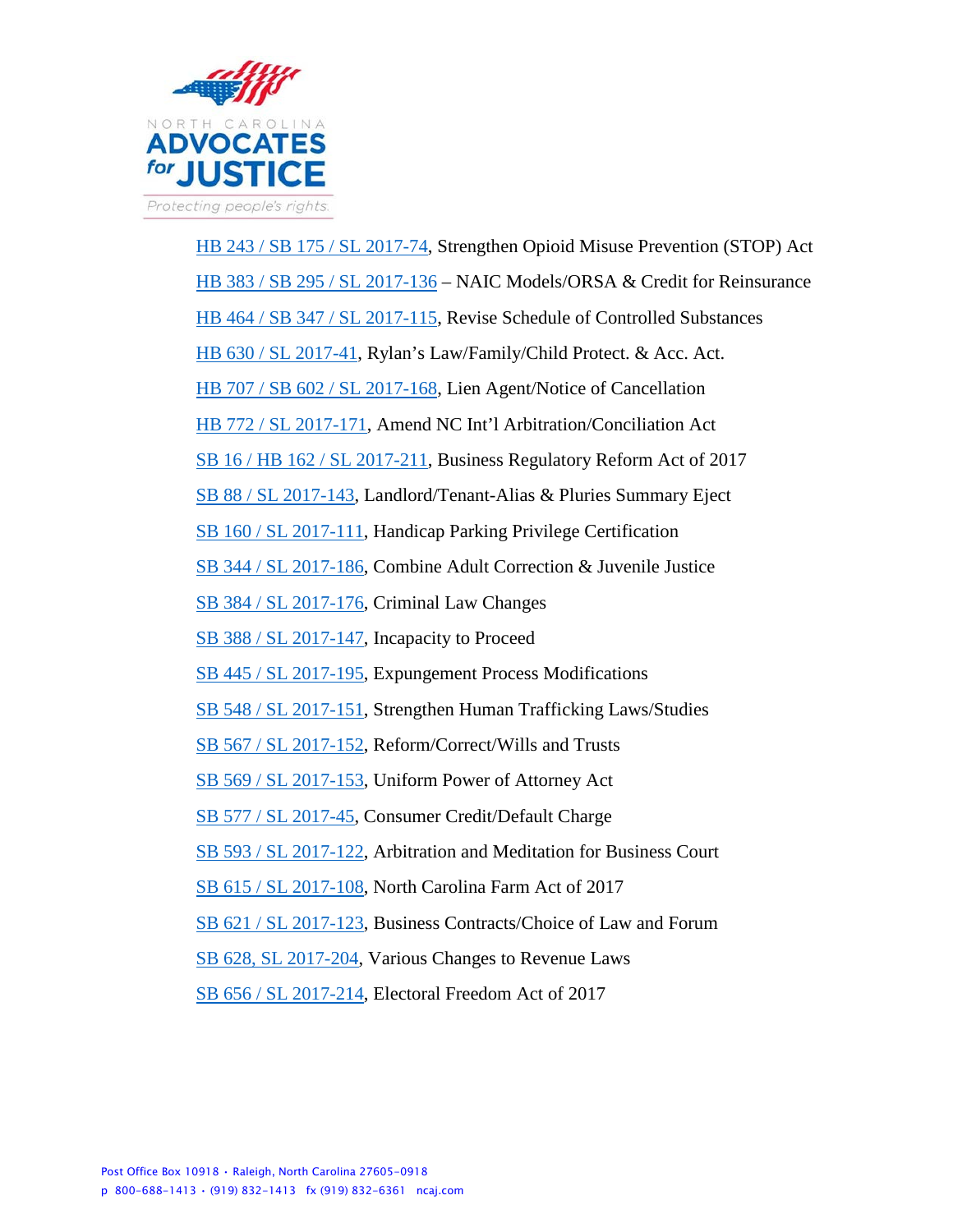

### **OTHER FILED LEGISLATION THAT DID NOT BECOME LAW:**

The following bills are included in this report, even though the proposals did not become law, as the legislation may be refiled in upcoming legislative sessions. Please note this is not an exhaustive list, but is a list of those bills that passed at least one house. Bills that did not pass at least one house, such as the prohibition of shackling inmates during labor, are not included in this list. If you see a bill that affects your interests, please consider contacting Abby Hammond at [abby@ncaj.com](mailto:abby@ncaj.com) or (919) 832-1413 to discuss your concerns.

- [HB 65,](https://www2.ncleg.net/BillLookup/2017/H65) Req Active Time Felony Death MV/Boat
- [HB 131,](https://www2.ncleg.net/BillLookup/2017/H131) Motions for Appropriate Relief (Governor vetoed)
- [HB 150,](https://www2.ncleg.net/BillLookup/2017/H150) Standards for Chiropractic Peer Review
- [HB 240,](https://www2.ncleg.net/BillLookup/2017/H240) GA Appoint for District Court Vacancies
- [HB 241,](https://www2.ncleg.net/BillLookup/2017/H241) Special Sup. Ct. Judgeship Appointment by GA
- [HB 280,](https://www2.ncleg.net/BillLookup/2017/H280) Juvenile Justice Reinvestment Act
- [HB 297,](https://www2.ncleg.net/BillLookup/2017/H297) Amend Habitual DWI
- [HB 315,](https://www2.ncleg.net/BillLookup/2017/H315) Kelsey Smith Act
- [HB 330,](https://www2.ncleg.net/BillLookup/2017/H330) CivPro/Qualified Immunity for Auto Accidents
- [HB 369,](https://www2.ncleg.net/BillLookup/2017/H369) Community Corrections and Probations
- [HB 424,](https://www2.ncleg.net/BillLookup/2017/H424) Superseding Domestic Orders
- [HB 483 / SB 402,](https://www2.ncleg.net/BillLookup/2017/H483) Vet. Posttraumatic Stress/Mitigating Factors
- [HB 488 / SB 401,](https://www2.ncleg.net/BillLookup/2017/H488) Early Rental Termination by Military Members
- [HB 489 / SB 403,](https://www2.ncleg.net/BillLookup/2017/H489) Child Abuse & Neglect/Military Affiliation
- [HB 492,](https://www2.ncleg.net/BillLookup/2017/H492) Increase Penalties for Certain Assaults
- [HB 507 / SB 575,](https://www2.ncleg.net/BillLookup/2017/H507) Land-Use Regulatory Changes
- [HB 571,](https://www2.ncleg.net/BillLookup/2017/H571) Automatic Expunction/Wrongful Conviction
- [HB 585,](https://www2.ncleg.net/BillLookup/2017/H585) Extend Statute of Limitations/Child Sex Abuse
- [HB 591,](https://www2.ncleg.net/BillLookup/2017/H591) Study/LEO Interaction with Disabled Drivers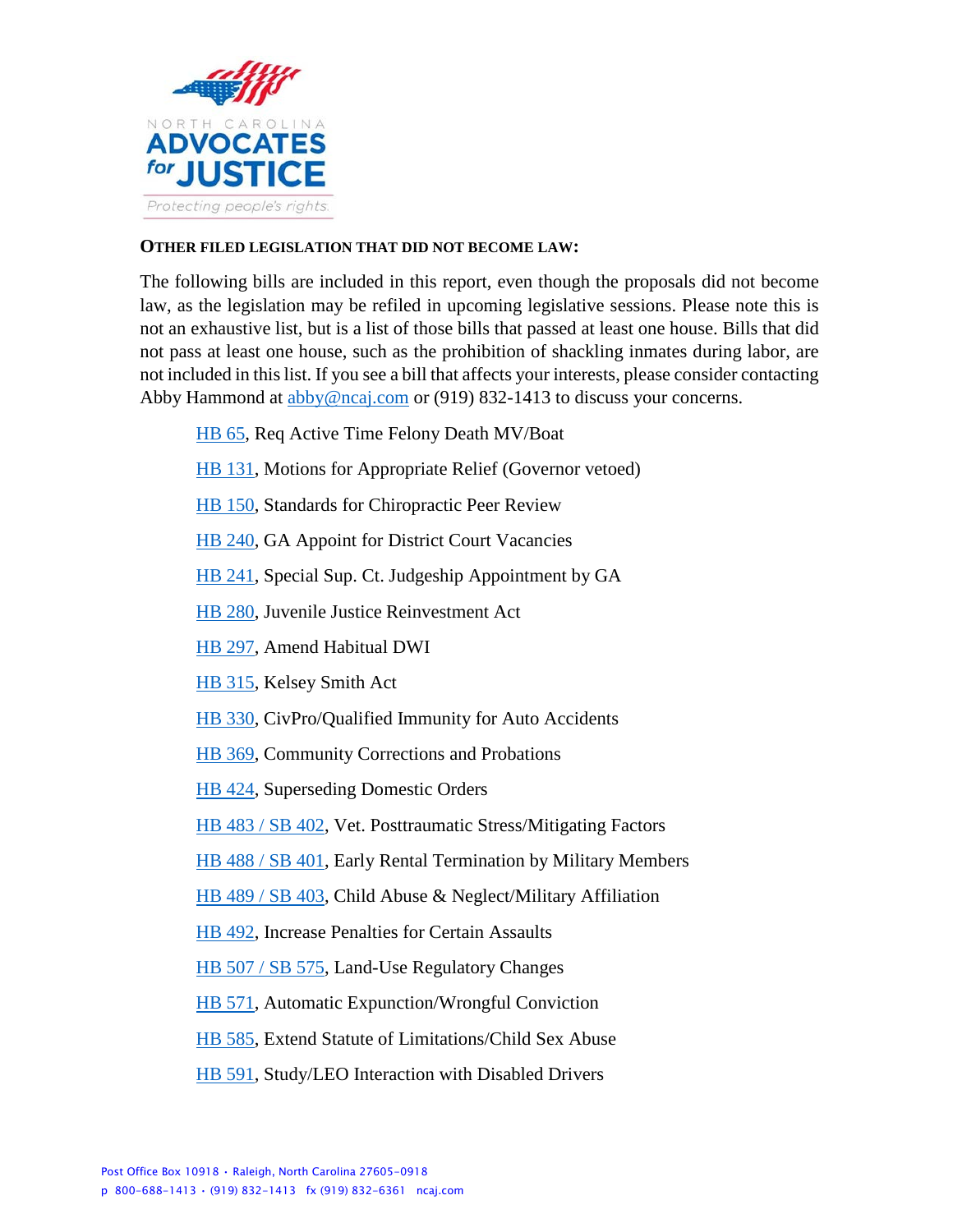

- [HB 597,](https://www2.ncleg.net/BillLookup/2017/H597) Willful Injury of Person/Trap in Public Park
- [HB 625,](https://www2.ncleg.net/BillLookup/2017/H625) HOA/Condo Crime & Fidelity Insurance Policies
- [HB 661,](https://www2.ncleg.net/BillLookup/2017/H661) Innocent Spouse Tax Relief
- [HB 673,](https://www2.ncleg.net/BillLookup/2017/H673) DWLR/Death or Injury by Vehicle
- [HB 677,](https://www2.ncleg.net/BillLookup/2017/H677) Amend Who Can Serve on Three-Judge Panel
- [HB 684,](https://www2.ncleg.net/BillLookup/2017/H684) Sex Offender Registry Fee
- [HB 703,](https://www2.ncleg.net/BillLookup/2017/H703) Felon W/Gun/B&E/Increased Penalties
- [HB 706,](https://www2.ncleg.net/BillLookup/2017/H706) Landlord/Tenant-Alias & Pluries Summary Eject.
- [HB 736,](https://www2.ncleg.net/BillLookup/2017/H736) Provide Minor Alcohol/Felony if Death Results
- [HB 746,](https://www2.ncleg.net/BillLookup/2017/H746) Omnibus Gun Changes
- [HB 755,](https://www2.ncleg.net/BillLookup/2017/H755) Bankruptcy Amendments
- [HB 796,](https://www2.ncleg.net/BillLookup/2017/H796) Study Expunctions Related to 50B Orders
- [HB 797,](https://www2.ncleg.net/BillLookup/2017/H797) Changes to Current BWC Law
- [HB 803,](https://www2.ncleg.net/BillLookup/2017/H803) Landlord Liability Changes
- [HB 819 / SB 632,](https://www2.ncleg.net/BillLookup/2017/H819) Protect NC Right to Work Constitutional Amend.
- [HB 820,](https://www2.ncleg.net/BillLookup/2017/H820) Protect Right to Work/Conforming Changes
- [HB 933,](https://www2.ncleg.net/BillLookup/2017/H933) Reciprocity/School Psychologist Licensure
- [HB 934,](https://www2.ncleg.net/BillLookup/2017/H934) Threat Assessment Teams
- [HB 1022,](https://www2.ncleg.net/BillLookup/2017/H1022) Collaborative Law
- [HB 1025 / SB 771,](https://www2.ncleg.net/BillLookup/2017/H1025) GSC Technical Corrections 2018
- [HB 1029 / SB 744,](https://www2.ncleg.net/BillLookup/2017/H1029) DOT/DMV Legislative Requests
- [HB 1037,](https://www2.ncleg.net/BillLookup/2017/H1037) Various Judicial Districts Changes
- [HB 1089,](https://www2.ncleg.net/BillLookup/2017/H1089) Candidacy Challenge/Expunged Felony/Sheriff
- [SB 3 / HB 110,](https://www2.ncleg.net/BillLookup/2017/S3) DOT/DMV Changes
- [SB 117 / HB 160,](https://www2.ncleg.net/BillLookup/2017/S117) Forfeit. Retirement Benefits/Anti-Pen. Spiking